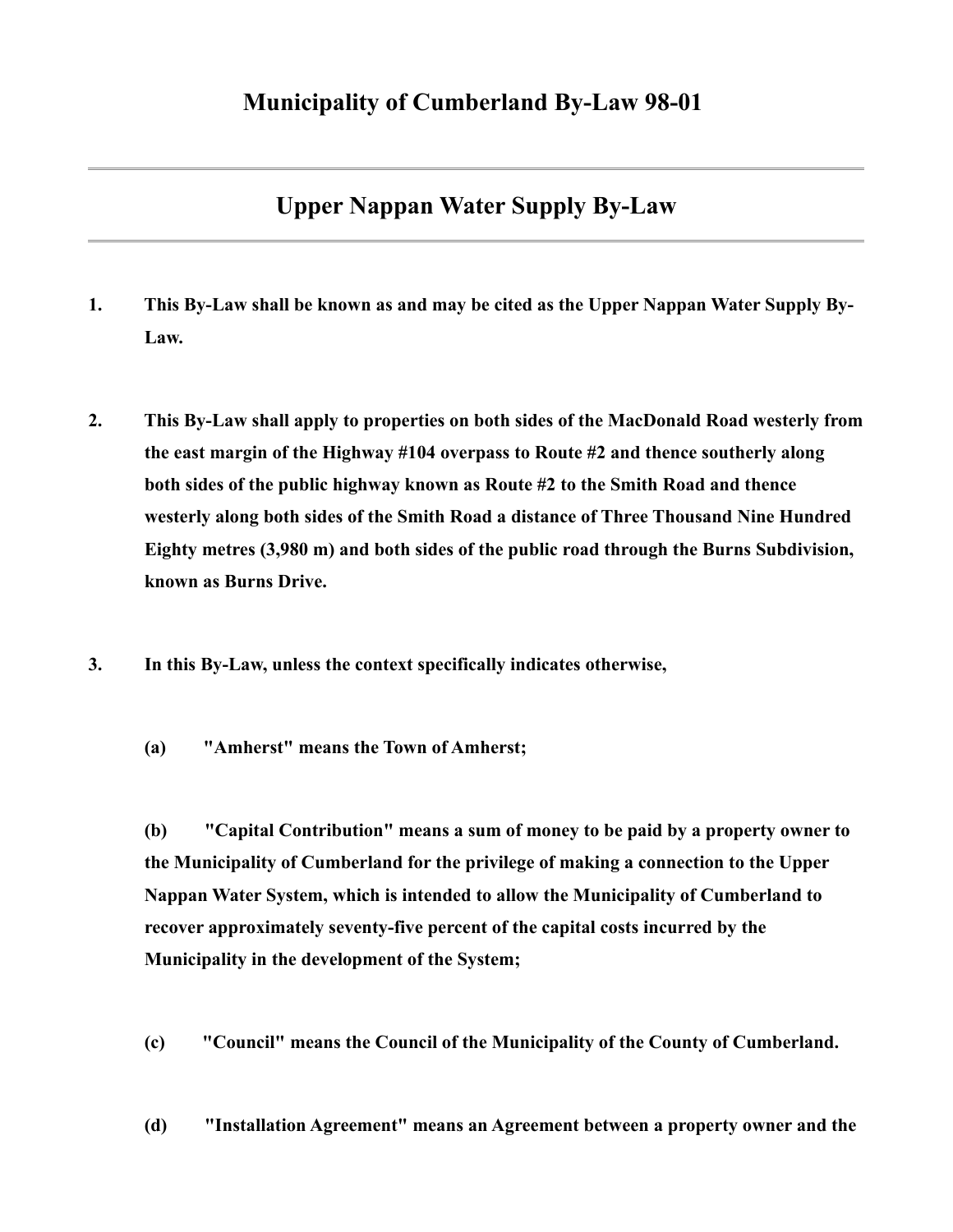**Municipality which** *inter alia* **provides for the payment of a capital contribution by the property owner to the Municipality as a condition of connecting to the Upper Nappan Water System.** 

**(e) "Municipality" means the Municipality of the County of Cumberland;** 

**(f) "Owner" includes a part-owner, joint owner, tenant-in-common or joint tenant of the whole or any part of any land or building and includes a Trustee, an Executor, a Guardian, a Mortgagee in possession or other person having the care or control of any land or building in the case of the absence or disability of the person having title thereto.** 

**(g) "Property" means any lot of land that fronts on a road within the area to which this By-Law applies.** 

**(h) "Road" means both sides of the MacDonald Road between the margin of Highway #104 and Route #2; both sides of Route #2 between the end of the MacDonald Road and the Smith Road; both sides of the Smith Road extending westerly Three thousand Nine Hundred Eighty metres (3,980 m) from its intersection with Route #2 and both sides of Burns Drive;** 

**(i) "Standard Connection" means any connection to the Upper Nappan Water System, or any branch or extension thereof, which has an inside diameter of pipe of One (1) inch or less.** 

**(j) "Treasurer" means the treasurer of the Municipality of the County of Cumberland.** 

**(k) "Upper Nappan Water System" and "System" mean a pipe or conduit for carrying water to residences, business, buildings, institutions, commercial establishments and includes all pipes, valves or hydrants of every description vested in or under the control of**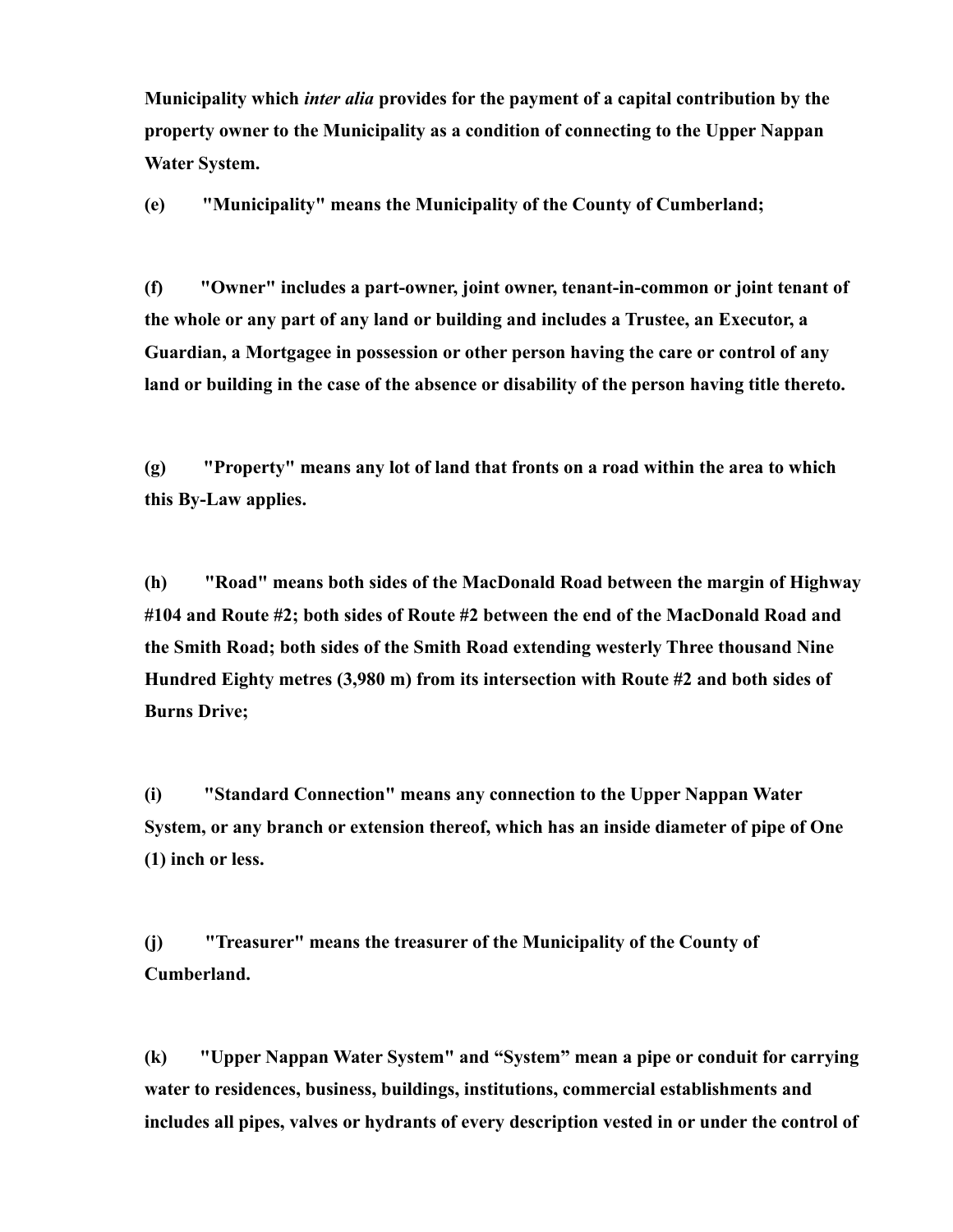**the Municipality, including any systems constructed by the Municipality and subsequently conveyed to the Town of Amherst or to another water utility, including all storage tanks, structures, devices, equipment and appurtenances intended for the collection, transportation and pumping of water.** 

**(l) "Utility" and "Amherst Water Utility" means the water utility owned and operated by the Town of Amherst in accordance with the rules and regulations as from time to time determined and approved by the Nova Scotia Utility and Review Board.** 

**(m) "Water Contract" means a contract entered into between a property owner and the Town of Amherst for water service.** 

- **4. Any property owner who has frontage on a road to which this By-Law applies, may make application to the Municipality to connect to the Upper Nappan Water System. Prior to the connection being made, the owner must enter into a written Installation Agreement with the Municipality incorporating the requirements of this By-Law.**
- **5. Each property owner who connects to the System shall pay a Capital Contribution. Where the connection is a Standard Connection the contribution can be paid in either of the following two ways; at the option of the Owner:**

**Option A: The Owner shall pay to the Municipality a lump sum in the amount of \$3,500.00 prior to the connection being made.** 

**Option B: The Owner shall pay to the Municipality the sum of \$3,500.00, plus interest charged at the rate of six percent (6%) per annum on the unpaid balance, in twenty (20) equal annual payments of combined interest and principal in the amount of \$287.88 each. Schedule "A" to this By-Law sets out the amount of interest and principal included in each payment and**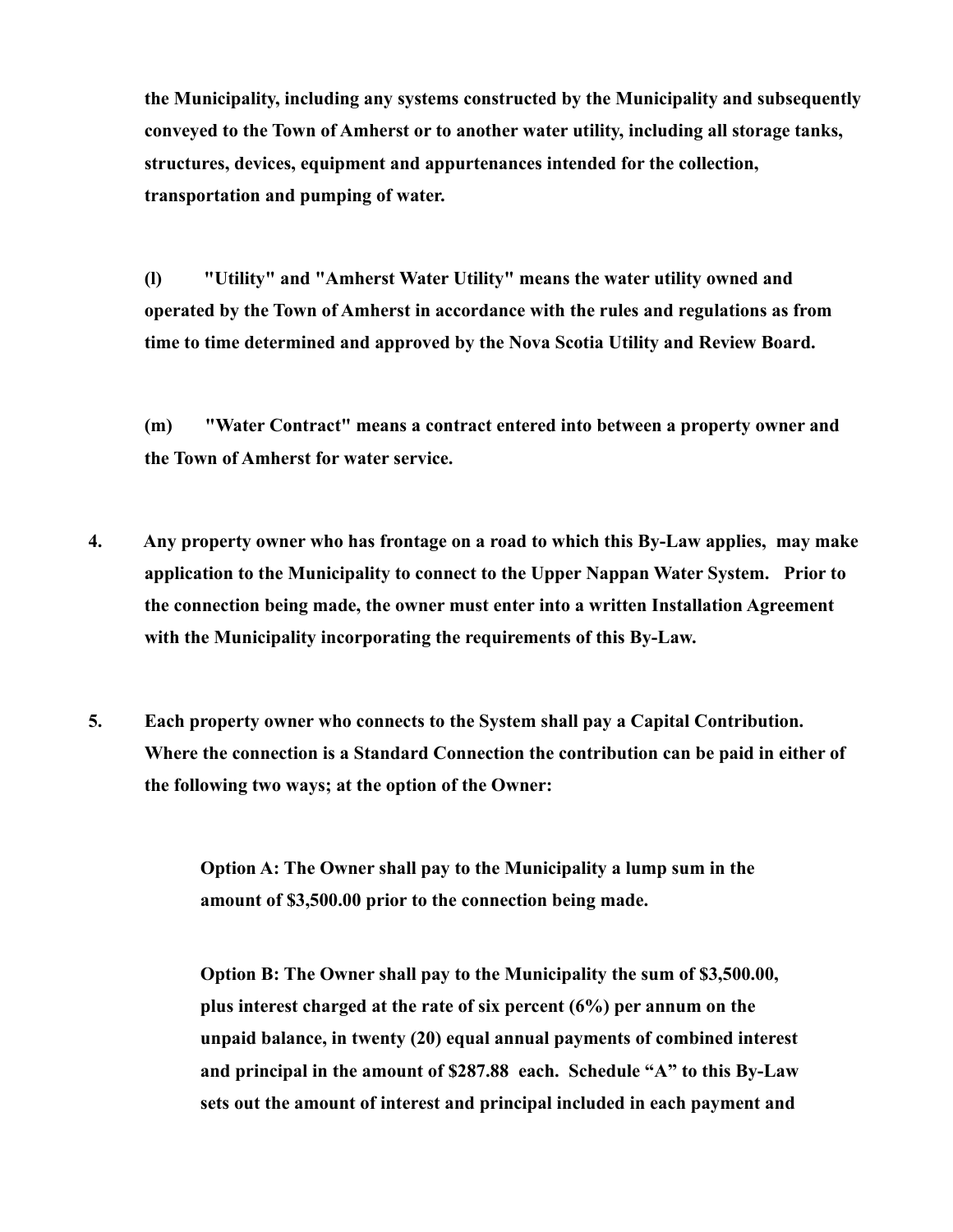**the amount of the unpaid balance. The first payment shall be made prior to connection to the system. The subsequent nineteen payments shall be due each year as set out in the Installation Agreement. A property owner not in arrears may pay the unpaid balance at any time without notice, penalty or additional interest and thereby discharge his obligation with regard to the Capital Contribution. If any annual payment is not made by the date set out in the Installation Agreement, interest shall be charged thereon at the current rate set by the Municipality for unpaid taxes, and the Owner shall be liable for this amount and shall be considered in arrears until the annual payment plus the interest is paid.** 

- **6. A property owner desiring to connect to the System with a connection larger than a Standard Connection shall pay an increased Capital Contribution directly proportional to the increased cross sectional area of the connection. The provisions of section 5 of this By-Law shall apply, with any necessary changes, to the increased Capital Contribution.**
- **7. The Capital Contribution and interest as prescribed by this By-Law shall become a charge on the whole of the applicant's property fronting on the road, to which water service is provided, in the same manner and with the same effect as rates and taxes pursuant to the Assessment Act, and at the option of the Treasurer, shall be collectible at the same time and in the same proceedings as are other rates and taxes of the Municipality.**
- **8. In the case of default of payment of any installment of Capital Contribution due by the property owner to the Municipality pursuant to this By-Law, the whole balance then outstanding together with interest shall immediately become due and payable by the property owner to the Municipality.**

**I, Rennie J. Bugley, Clerk for the Municipality of the County of Cumberland, do hereby certify that the**